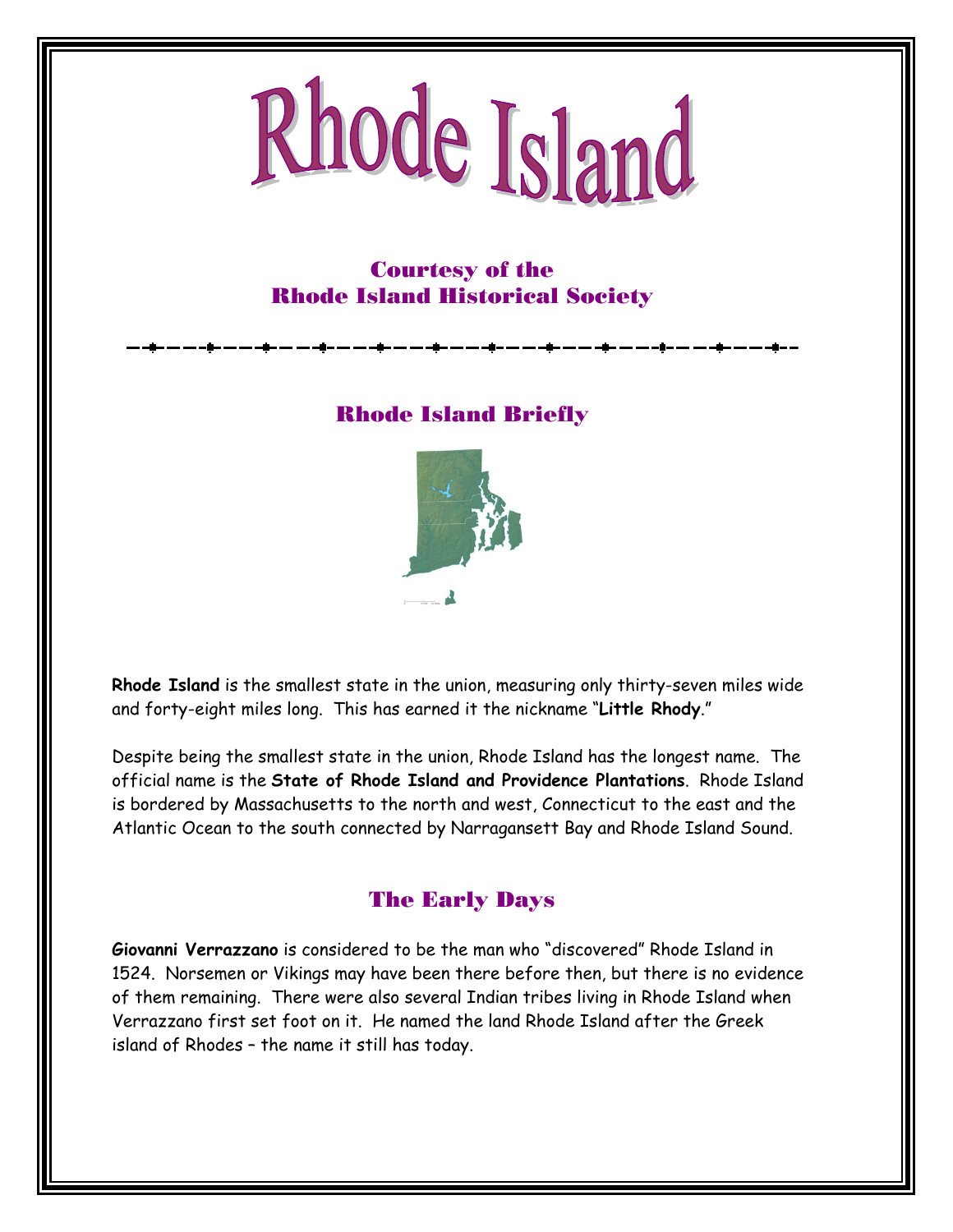#### Narragansett Indians

There were several Native American tribes that lived on Rhode Island. The largest tribe was the **Narragansett Indians**. They were part of the RAGANS Algonquin family of tribes. Second largest were the Wampagnoags who were the Narragansett's enemies and there were many battles between the two tribes. Other tribes inhabiting Rhode Island were the Nipmucks, Niantics and Pequots.

#### Roger Williams and the Colonial Period



**Roger Williams** founded Rhode Island in 1636. He originally lived in the Massachusetts Bay Colony, but felt the Puritans there were too strict. He set out to create a place where people were free to believe and practice their chosen religions. Williams became friends with the Narragansett Indians, from whom he bought land to set up a colony for other religious outcasts. Part of Williams' original settlement included the city of Providence, which is now the state's capital and largest city.

During the colonial period, Rhode Island was a profitable farming community. Sheep and horses were raised on the farms along with apples, onions and flax. Timber was also profitable for Rhode Islanders. Rhode Island's main source of income was its ports where goods could be exported to the other colonies and England. The sea also proved plentiful, with whales, fish and other marine life that could be sold for food, oil or fertilizer.

Rhode Island was part of the **triangle trade route**, which helped bring slaves from Africa. Molasses came to Rhode Island from the West Indies to be made into rum. The rum would then be sent to the African coast to purchase slaves, which were then brought to the West Indies and the southern states.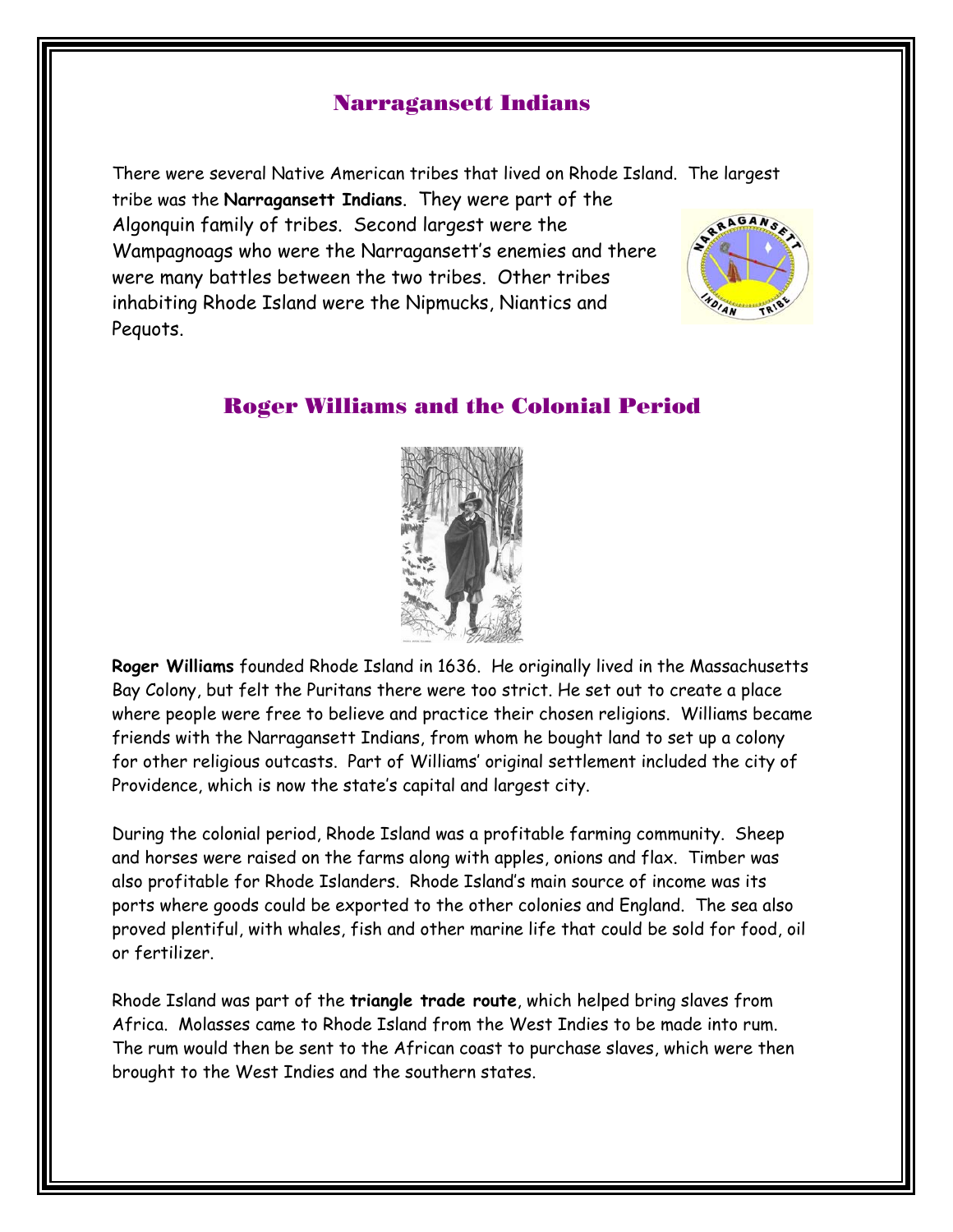#### The American Revolution



Rhode Island was one of the first states to become involved in the American Revolution. The British were heavily taxing the colonists on their profitable imports and exports, and placing restrictions on the importing of molasses. On May 4, 1776, Rhode Island was the first state to renounce King George III and British rule. Ten weeks later, the state ratified the Declaration of Independence.

Rhode Islanders were very prominent during the Revolutionary War. **Nathaniel Greene** was George Washington's second-in-command and chief of the southern Continental Army. Many slaves, both African and Indian, joined to form the **First Rhode Island Regiment**, also known as the "Black Regiment." The French army under **General Rochambeau** used Newport as its operations base to aid the colonists.

Following the war, the state quickly ratified the Articles of Confederation. But Rhode Island was happy being an independent state and did not join the union until May 29, 1790 becoming the last of the 13 colonies to do so.

#### The Industrial Revolution



The economy of Rhode Island began to switch from agricultural to industrial. Textile manufacturing and **cotton** mills were springing up across the state with **Moses Brown** and **Samuel Slater** leading the way. In addition to cotton and wool, precious metals, especially **gold and silver jewelry**, were another main source of industry.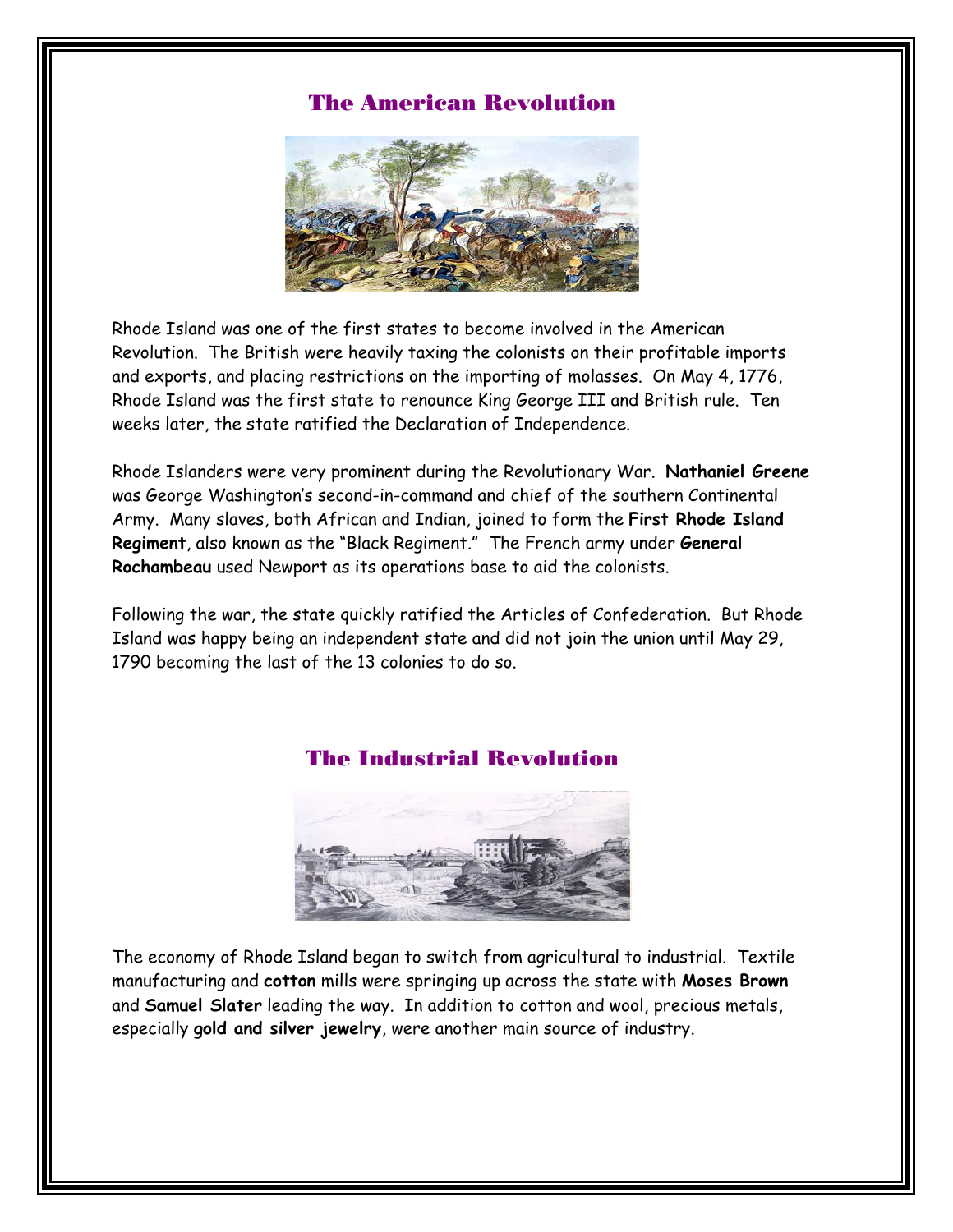#### Civil War Era



The Civil War affected Rhode Island more economically than any of the other Union states. The **textile mills** were dependent on southern cotton and there were still slave traders working out of Rhode Island. But Rhode Islanders were more concerned about preserving the union than their economic prosperity and sent many men into the war. The textile mills worked to create uniforms and blankets for the soldiers on the front and the ports worked to continue the movement of needed supplies. The **metal smiths and factories** fashioned weaponry, ammunition, engines and horseshoes.

Following the war, Rhode Island became one of the one richest states in the union. Its five largest industries were **textiles, base metals, steam engines, precious metals and rubber goods**. The cities along the water were becoming as famous for their resorts as for their trade ports. Farms and granite mines were also prosperous.

#### Rhode Island in Transition

This prosperity continued until the late 1970's and 1980's as factories began to close their doors and move to cheaper production in the south. Unemployment rose and many people began to leave the state.

#### Rhode Island Today



Reforms in the last 20 years have begun to transform Rhode Island. Providence, its state capital, has become a growing city with new construction and tourism boosts. **Newport** remains a **coastal resort town** with heavy summer traffic. Rhode Island is also a center for higher education with **Brown University, University of Rhode Island, Johnson and Wales University, Providence College, Salve Regina University and Roger Williams University** being leading educational institutions.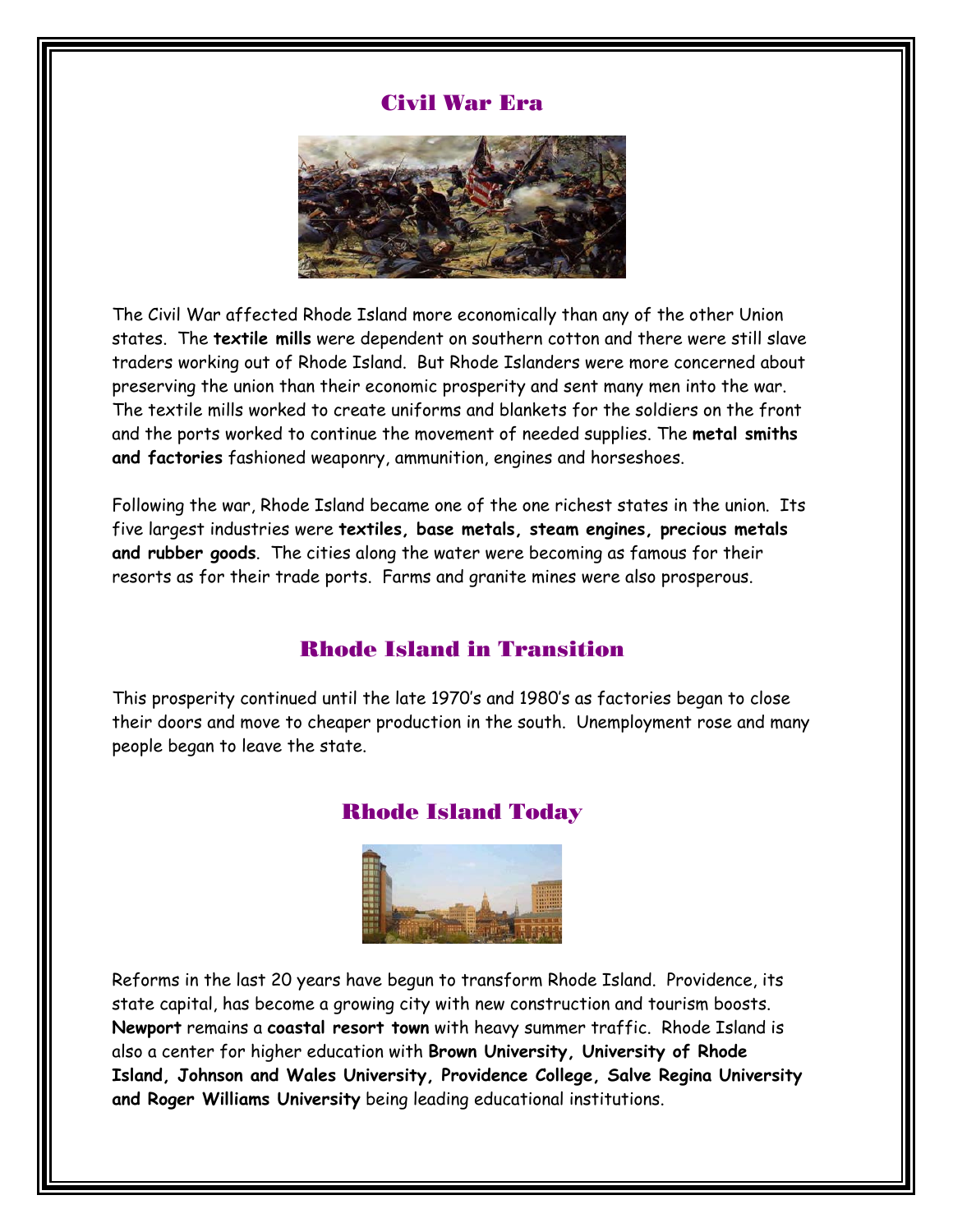# Fast Facts about Rhode Island

- **State Capital** Providence
- **Size** 1,545 square miles (smallest state in the United States)
- **Population** 1,048,319 (2000 census)
- **Largest City** Providence
- **Major Cities** Newport, Warwick, Pawtucket, Woonsocket, Cranston,
- **Major Industries** Textiles, jewelry, machinery, tourism, health and financial services
- **Highest Point** Jerimoth Hill (812 ft.)
- **Lowest Point** Sea levels at the coasts
- **State Nicknames** –The Ocean State, Little Rhody
- **Number of United States Senators** 2
- **Number of United States Representatives** –2
- **State Motto** Hope
- **State Song** "Rhode Island It's For Me"

## More Facts about Rhode Island

- Newport, Rhode Island is home to the Tennis Hall of Fame.
- The Flying Horse Carousel in Watch Hill is the nation's oldest. It was built in 1850.



The first circus took place in Newport in 1774.



 $\cdot$  The oldest schoolhouse in the U.S. is in Portsmouth, built in 1716.

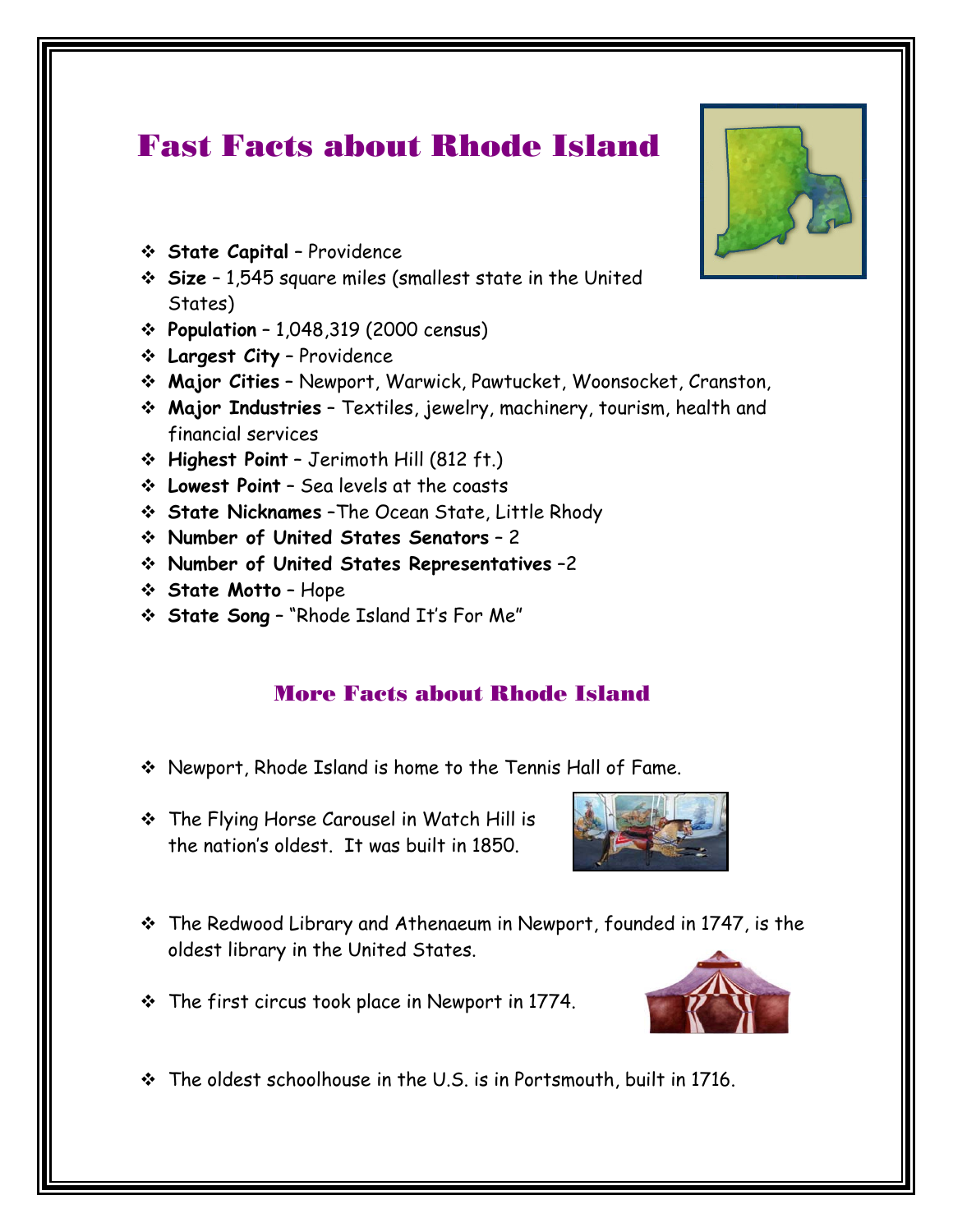

**Rock: Cumberlandite**